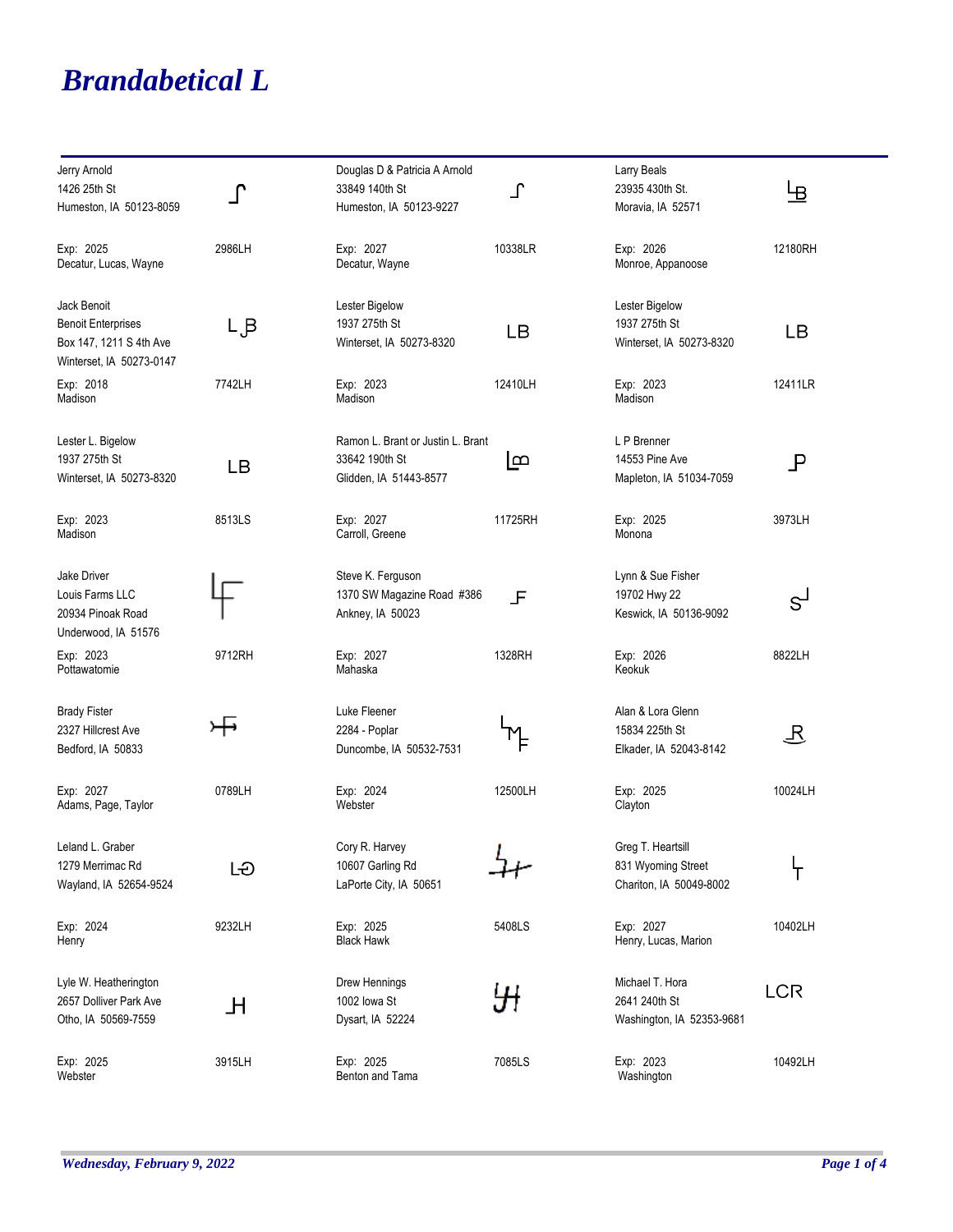| Larson Valley Inc.<br>25440 Road L-34<br>Underwood, IA 51576                      |              | Innovative Cattle Solutions, LLC<br>P.O. Box 79<br>Blair, NE 68008          |            | Lea M. Jacobs<br>15682 C-16<br>Akron, IA 51001-8804                                     | 仧       |
|-----------------------------------------------------------------------------------|--------------|-----------------------------------------------------------------------------|------------|-----------------------------------------------------------------------------------------|---------|
| Exp: 2026<br>Pottawattamie                                                        | 0079LH       | Exp: 2025<br>Sioux                                                          | 10830LH    | Exp: 2023<br>Plymouth                                                                   | 11779LH |
| Curtis Jager<br>Lost Creek Ranch Inc<br>2371 330th St<br>Eddyville, IA 52553      | <u>lc</u>    | Luke Jones<br>2609 Highway S26<br>Allerton, IA 50008                        | ჯ          | Matthew Kenny<br>LL Ranch<br>105 North Street<br>Chatsworth, IA 51011                   |         |
| Exp: 2022<br>Mahaska, Marion, Wapello, Monroe                                     | 12272LH      | Exp: 2024<br>Wayne                                                          | 11378LH    | Exp: 2023<br>Plymouth & Sioux                                                           | 11016LH |
| Louis G. Kline Jr<br>54662 320th Ave<br>Chariton, IA 50049-8068                   | <b>LK</b>    | Dolores Klingman<br>11425 250th St<br>Volga, IA 52077-8051                  | <b>LRK</b> | Cain Lacina<br>1880 Pheasant Ave<br>Afton, IA 50830                                     |         |
| Exp: 2025<br>Lucas                                                                | 3894RS       | Exp: 2025<br>Clayton, Fayette                                               | 10853RH    | Exp: 2025<br>Union                                                                      | 0544LH  |
| <b>Bradley Scott Ladd</b><br>2075 - 300th Ave<br>Woodburn, IA 50275               | L4           | David Lamb<br>Lamb Cattle Company<br>1640 - 180th Ave<br>Diagonal, IA 50845 | LL         | Bill Langel Jr<br>33302 Quartz Ave<br>Kingsley, IA 51028-8512                           | г       |
| Exp: 2023<br>Clarke                                                               | 0275LH       | Exp: 2025<br>Ringgold                                                       | 12060LH    | Exp: 2025<br>Plymouth                                                                   | 11388RR |
| Robert Larkey<br>119 N Anderson St<br>Maquoketa, IA 52060-2525                    | L            | Lance & Luke Larsen<br>606 Third St<br>Underwood, IA 51576-5004             | ←          | Phil Larson<br>Larson Angus Cattle Company<br>3367 Pacific Street<br>Woodburn, IA 50275 |         |
| Exp: 2025<br>Jackson, Jones and Clinton                                           | 6556RH       | Exp: 2025<br>Pottawattamie, Shelby                                          | 10928RH    | Exp: 2024<br>Clarke, Lucas, Warren                                                      | 3705LS  |
| Douglas E. Leaders<br>27877 410th St<br>Hancock, IA 51536-4233                    |              | Kathryn Leonard<br>1517 Tennessee Ave<br>Lenox, IA 50851                    | 火          | Arnold M. Lewis<br>2712 - 150th St<br>Stuart, IA 50250-0340                             | ╚       |
| Exp: 2025<br>Pottawattamie                                                        | 11561RH      | Exp: 2024<br>Taylor                                                         | 0407RS     | Exp: 2026<br>Adair                                                                      | 10267RH |
| Kriss Lightner<br>Lightner Farms Inc<br>2735 390th St<br>Lohrville, IA 51453-7527 | $\mathbf{F}$ | Kevin Lindquist<br>1628 500th St<br>Albert City, IA 50510                   |            | Kevin Lindquist<br>1628 500th St<br>Albert City, IA 50510                               |         |
| Exp: 2026<br>Calhoun, Greene                                                      | 8856LH       | Exp: 2025<br><b>Buena Vista</b>                                             | 0033LR     | Exp: 2025<br>Buena Vista                                                                | 0034LS  |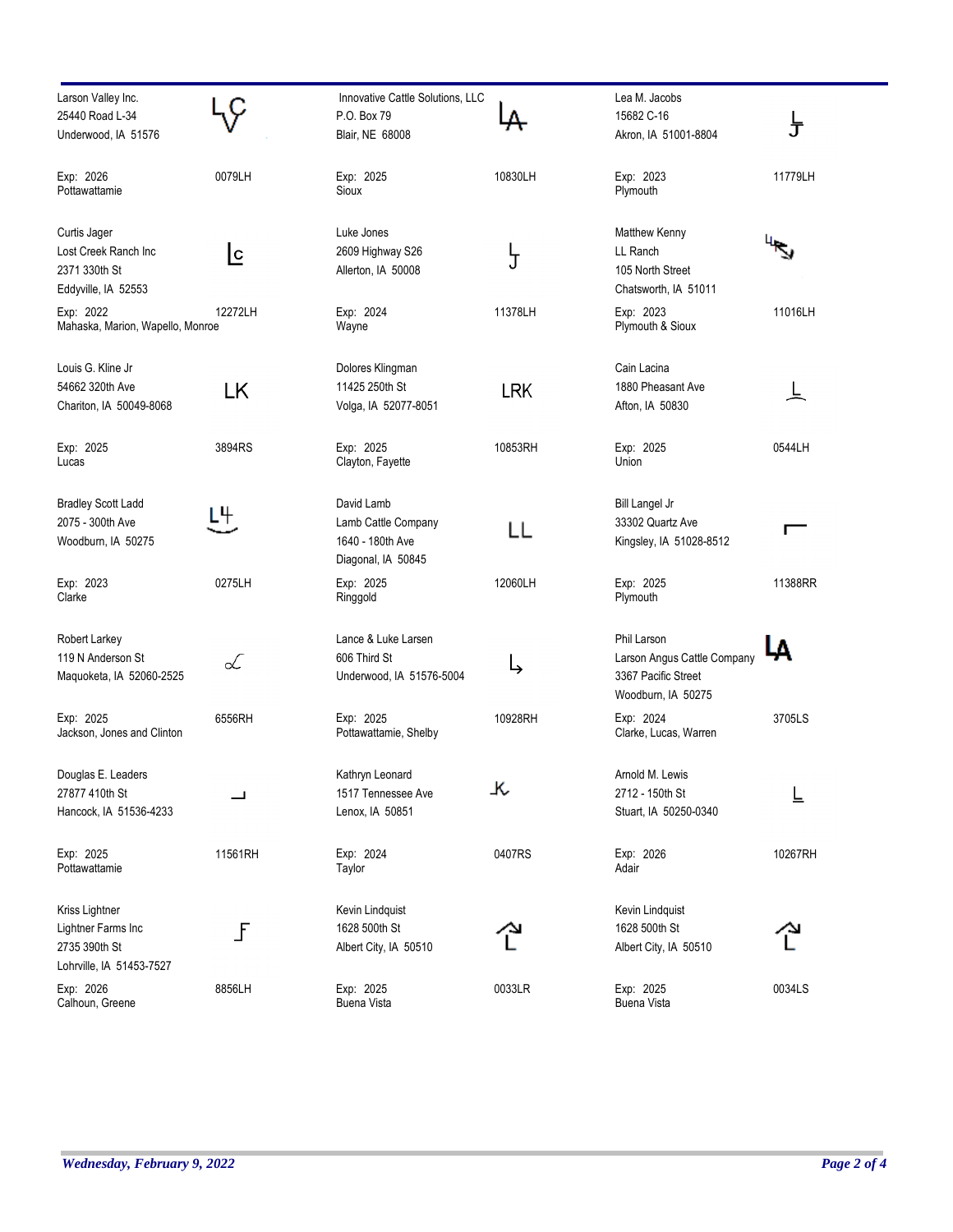| Kevin Lindquist<br>1628 500th St<br>Albert City, IA 50510                        |                         | Curtis Lininger<br>1198 220th Ave<br>Shannon City, IA 50851-8801                                             | 」L      | David Lockridge<br>Lockridge Farms LLC<br>40890 - 290th Ave<br>Russell, IA 50238 | Ψ       |
|----------------------------------------------------------------------------------|-------------------------|--------------------------------------------------------------------------------------------------------------|---------|----------------------------------------------------------------------------------|---------|
| Exp: 2025<br><b>Buena Vista</b>                                                  | 0035LH                  | Exp: 2025<br>Ringgold                                                                                        | 12018LH | Exp: 2027<br>Lucas                                                               | 10210LH |
| Aaron Loewe<br>Loewe Cattle<br>1974 -300th Ave<br>Sidney, IA 51652               |                         | Emily and Curtis Logan<br>4585 - 110th St NE<br>Solon, IA 52333                                              | ┶       | Gary Long<br>17409 238th Ave<br>Centerville, IA 52544-8872                       | ╚       |
| Exp: 2024<br>Fremont                                                             | 0348RH                  | Exp: 2026<br>Johnson                                                                                         | 12223LH | Exp: 2025<br>Appanoose                                                           | 8459LH  |
| Richard Loonan<br>1724 Holly Ave<br>Corning, IA 50841-8377                       | —)                      | Dean or LaTona Lord<br>27406 110th St<br>Hornick, IA 51026-8546                                              | 上       | Raymond Love<br>5216 S Shore Drive<br>Clear Lake, IA 50428                       | L-      |
| Exp: 2026<br>Adams                                                               | 1991LH                  | Exp: 2027<br>Monona                                                                                          | 9644LS  | Exp: 2026<br>Guthrie                                                             | 10292LH |
| Keith Loynachan<br>Loynachan Farms<br>55014 297th Trl<br>Chariton, IA 50049-8061 |                         | Cory R. Lubben<br>Double Horseshoe L<br>23939 170th St<br>Allison, IA 50602-9765                             | ს       | Terry & Jerry Ludwig<br>Ludwig Bros<br>2059 140th St<br>Lawton, IA 51030-8033    | Ψв      |
| Exp: 2025<br>Lucas                                                               | 6400RR                  | Exp: 2023<br><b>Butler</b>                                                                                   | 11784LH | Exp: 2024<br>Woodbury                                                            | 10018LR |
| <b>Brian Lutz</b><br>Lutz Show Cattle<br>1864 Hughway 16<br>West Point, IA 52656 | $\mathbf{s}_\mathrm{c}$ | Casey & Laura Lyman<br>4L Ranch<br>18844 125th St<br>Alden, IA 50005                                         | 4.      | Rod Lynch<br>Lynch Farms<br>12561 Neon Ave<br>Bloomfield, IA 52537-7589          | ப       |
| Exp: 2025<br>Lee, Henry, Iowa, Benton                                            | 9856LS                  | Exp: 2026<br>Hardin                                                                                          | 0467LS  | Exp: 2026<br>Davis                                                               | 12135LH |
| Jeremy Lynch<br>Lynch Farms<br>1450 Vintage Ave<br>Cumming, IA 50061             | L,                      | William J. Lynch<br>1740 310th St<br>Redding, IA 50860-8829                                                  |         | Ronald M. Lyon<br>1642 Valley View Ave<br>Van Meter, IA 50261                    | ⋏       |
| Exp: 2026<br>Madison                                                             | 9761LH                  | Exp: 2025<br>Ringgold                                                                                        | 12489RH | Exp: 2018<br>Madison                                                             | 0306LS  |
| Leon & Duane Lyons<br>2431 Wagon Rd<br>Panora, IA 50216-8681                     | $\mathbb D$             | c/o Loren Manternach President<br>Manternach 4L Farms Corp<br>19855 Temple Hill Rd<br>Cascade, IA 52033-8659 | ጊ       | Keith Mehlmann<br>73202 Quincy Rd<br>Massena, IA 50853-8137                      | _MK     |
| Exp: 2025<br>Guthrie                                                             | 0104RH                  | Exp: 2025<br>Jones                                                                                           | 10711LR | Exp: 2025<br>Cass                                                                | 8204LH  |